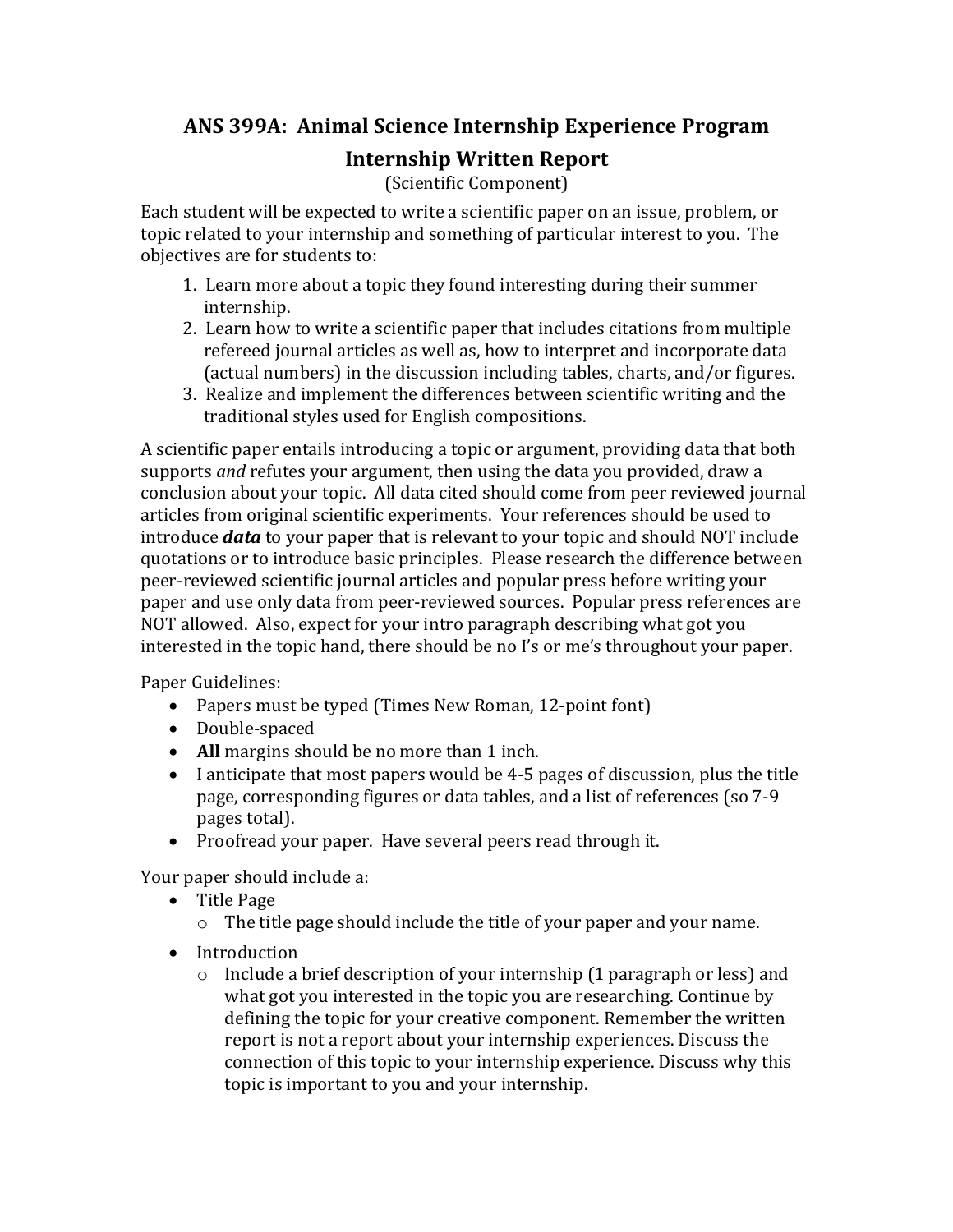- Summary of the information you have gathered
	- $\circ$  What information did you find published about this topic? Describe the published information that you could locate on this topic. Identify consensus conclusions, continuing controversies or unanswered questions about this topic from your literature review. Your paper should not be simply a series of one- or two-sentence/paragraph summaries of the references used. Similar types of information from different sources should be brought together and each paragraph should reflect a single concept, rather than multiple concepts from a single reference. Also, be sure to **focus on the data from the papers you are evaluating** and be sure to **interpret and describe the date throughout your paper with numbers, p-values, etc**. Don't just say, "refer to Figure 1 or according to Figure 1". Describe what is being portrayed in the figures and tables. Also, the "Materials and Methods" sections of your scientific sources are important to your understanding of the data and the conclusions of the source, but should not be included in your paper unless they are relevant to the conclusions of your paper. Failure to include relevant, peerreviewed articles will result in a significantly lower grade.
- Your summary or conclusions.
	- $\circ$  Develop a conclusion relative to the issue, problem or topic that you have selected using the information that you have been able to gather. What are the impacts on the industry, etc.
- List of Figures and Tables
	- o Figures and/or tables that contain **actual data are required** and will be beneficial to your discussion and should be placed on separate pages after the end of your discussion, not imbedded within the text.
	- o Figures/Tables etc. **should be properly labeled after the discussion**, ex. Table 1. Table 2. Figure 1. Figure 2. **And cited as to where you got them from.**
	- $\circ$  **Tables and Figures should also have a title and summary sentence** describing what the table/figure is about.
	- o These figures/tables should be **described/interpreted** within your paper.
- Literature Cites/References
	- o Your references need to be **cited correctly within the literature** as well as at the **end of your paper**.
	- o Your references should be listed in **alphabetical order** and follow the required format specified below.

You must use at least three (3) references from scientific journals published within the past five  $(5)$  years  $(2013-2018)$ . No references more than five  $(5)$  years old allowed! Popular press articles (magazine or newspaper articles) and internet sources (anything requiring a URL to cite) are **not** allowed and will result in 5 points being deducted for each. All references should be listed on a separate page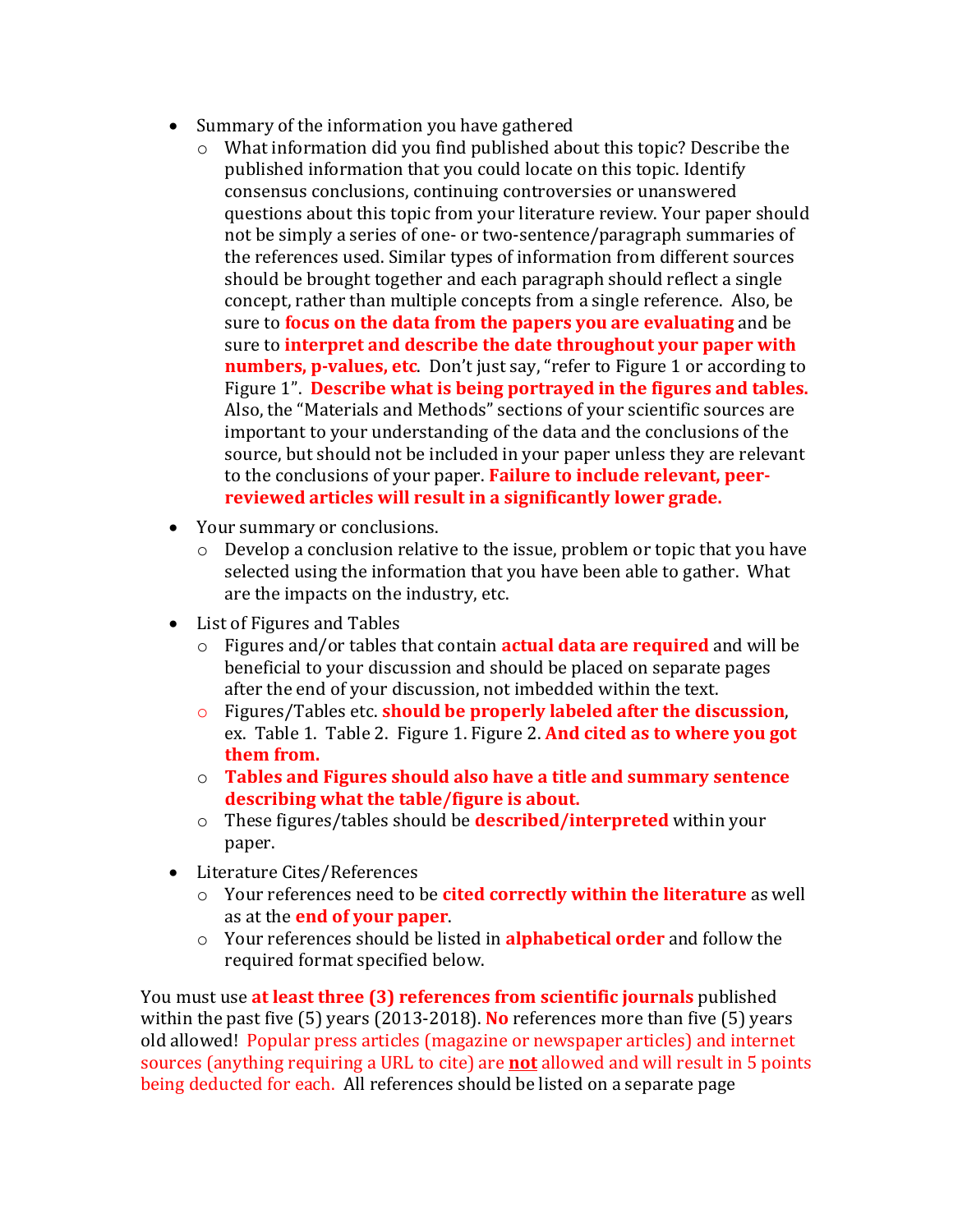following your tables and/or figures and **every reference should be cited in the paper at least twice.**

When citing references in the text of your paper, list the authors last names (if one or two authors) and the year of the publication, e.g. (Peters, 1996) or (Nicholas and Smith, 1983). If there are more than two authors, list the first author only followed by et. al, and year of publication (e.g. Thomas et al., 1998). Common mistakes are not including the source in the first sentence when information from a source is mentioned. 

**Refer to the Journal of Animal Science Instructions to the Authors for more** detailed information regarding formatting your paper (Citations in the text, **JAS** abbreviations, List of Figures and Tables, etc.). These can be found at:

## **https://academic.oup.com/jas/pages/General\_Instructions**

Your list of references should be in **alphabetical order** (by last name of first author) and use the following format, paying particular attention to capitalization and punctuation:

- Knights, M., T. Hoehn, P. E. Lewis, and E. K. Inskeep. 2001a. Effectiveness of intravaginal progesterone inserts and FSH for inducing synchronized estrus and increasing lambing rate in anestrous ewes. J. Anim. Sci. 79:1120-1131.
- Stevenson, J. S., S. Z. El-Zarkouny, and M. M. Shaaban. 2011. Blood metabolites and hormone-based programmed breeding treatments in anovular lactating dairy cows. J. Dairy Sci. 94:6001-6010.
- Wheaton, J. E., K. M. Carlson, H. F. Windels, and L. J. Johnston. 1993. CIDR: A new progesterone-releasing intravaginal device for induction of estrus and cycle control in sheep and goats. Anim. Reprod. Sci. 33:127-141.

Pay particular attention to your references – both how they are cited within the text of your paper as well as how they are cited in your list of references.

Do **NOT** use quotes. Read the material, then rephrase the material using your own words. 

All papers will be checked for plagiarism using SafeAssign in Canvas.

A hard copy of your paper will need to be turned into the instructor's office as well. This drop off location will be determined later in the semester.

Plagiarism falls under the ISU Academic Dishonesty policy and will result in an automatic zero grade for the paper. Cutting and pasting **any** material from a reference article or any other source of information is considered plagiarism and is reportable to the Dean of Student's Office.